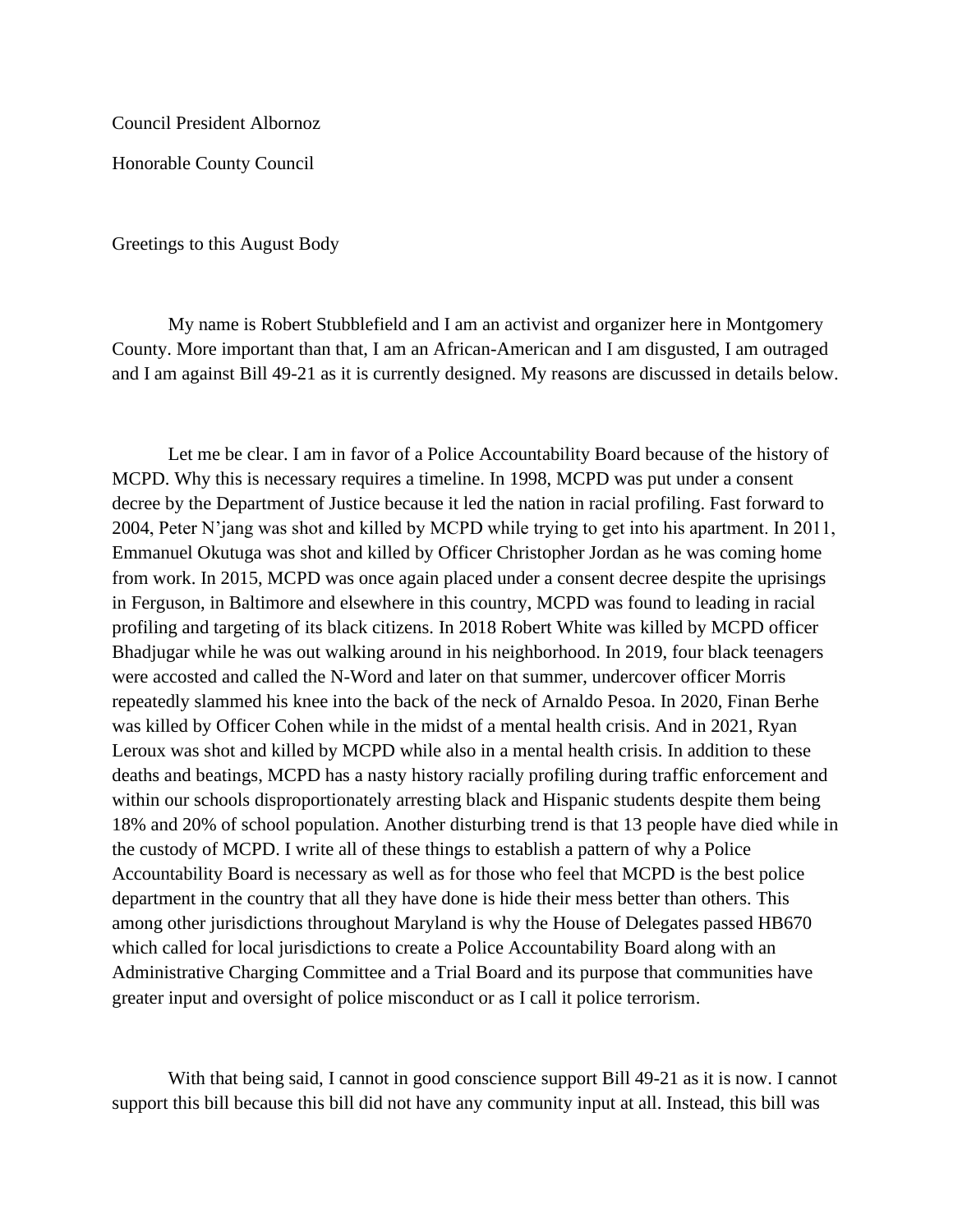pushed forward by a County Executive who claims to champion racial justice, who claims to put the community yet pushed this bill. This right here is a problem because it means that the voices that are much needed to be heard in the development of this bill are once again marginalized. The bill also creates criteria that it is nigh impossible for anybody in the community to be on the Board. For instance the criteria on this requires members to have experience either in managing or evaluating of law enforcement, evaluating of civilian complaints, and personnel disciplinary proceedings as a manager, mediator or arbitrator. Which brings up the question of how many citizens satisfy these criteria? The third reason for not supporting this bill is that it goes against the state law as mentioned previously to include our voices and to reflect the diverse experience and regional representation. The fourth issue with this bill is that as it currently is structured is that it only provides compensation for the ACC but not the PAB, which creates the barrier of monetary compensation because you are asking people to take time away from work to handle this responsibility without money is incredulous at best considering that it is county policy to compensate anyone who serves on a board or commission so why are we not doing it here?. The fifth issue is that this bill provides conflict of interest of having the County attorney serve as the counsel for the PAB while at the same time serving as counsel for MCPD which is a disbarable event so why would seek to legalize that here? These things are why people say that Montgomery County is a place high in resources but low in competency.

Let me be blunt: Personally I feel that any Police Accountability Board should not only be a democratically elected body but also must have stronger enforceable civilian oversight of police considering that this is about community control of this peculiar institution that has roots in white supremacy and anti blackness. Because this is where we are here are some things to either create a new bill or add amendments. I would actually like to commend the council for calling out this bill as horrible. The recommendations that I feel would make this bill stronger would be the following: Provide the PAB with independent counsel and staff that will review civilian complaints, review departmental procedure and advise on improvements. The other recommendation would be to eliminate the criteria that are listed currently listed to ensure that the PAB is getting a diverse, both professionally and regionally from the county. Ensure that those from the most affected communities that deal with police terrorism are the ones who hold at least 70% of the seats on the board. Finally, get the community input that actually reflects what the community wants the PAB to look like.

Thank you for your time and always remember that not only Black Lives Matter, But also Black Voices Matter and Black Experiences Matter as well.